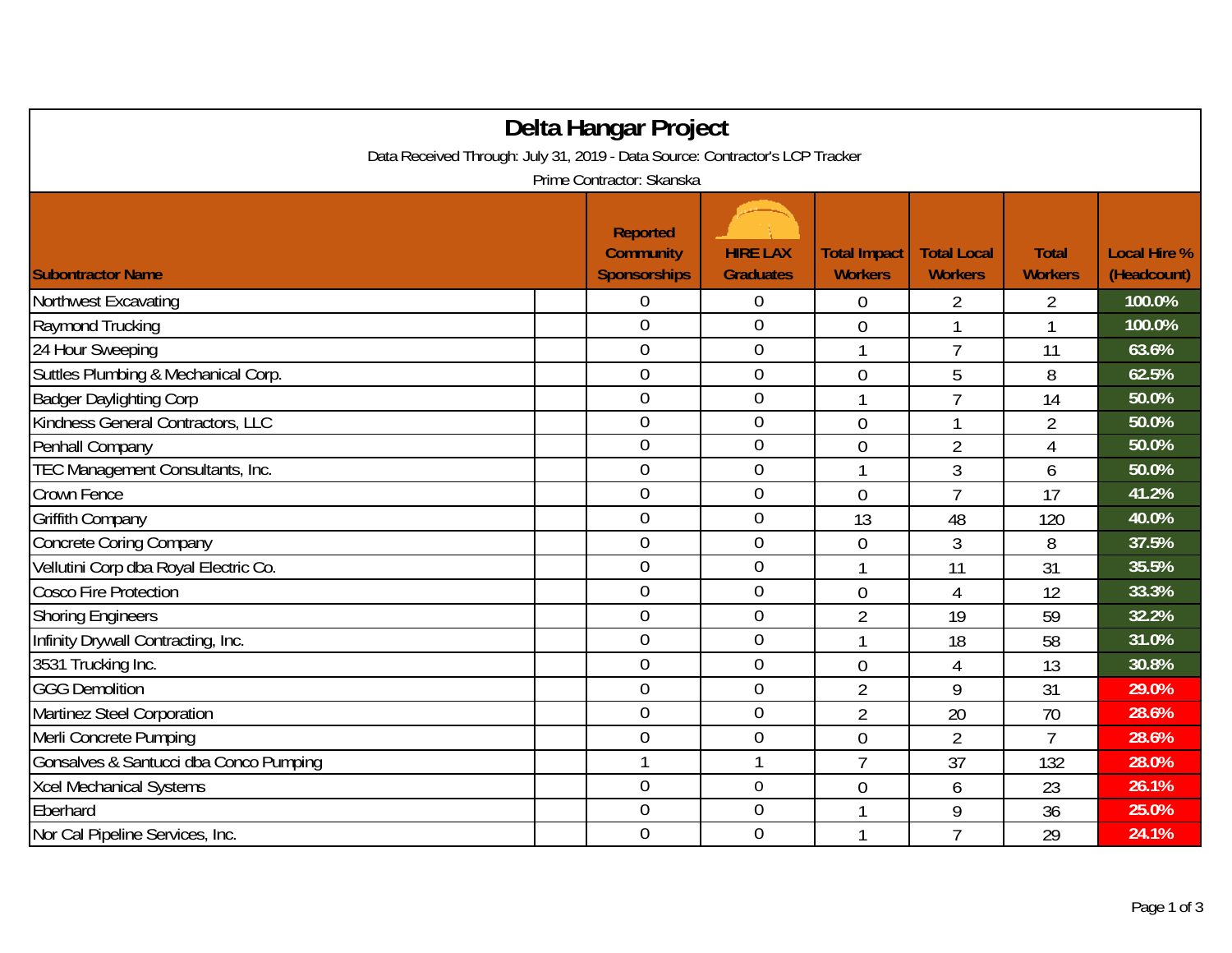| Delta Hangar Project<br>Data Received Through: July 31, 2019 - Data Source: Contractor's LCP Tracker |            |                                                            |                                     |                                       |                                      |                                |                                    |  |
|------------------------------------------------------------------------------------------------------|------------|------------------------------------------------------------|-------------------------------------|---------------------------------------|--------------------------------------|--------------------------------|------------------------------------|--|
| Prime Contractor: Skanska                                                                            |            |                                                            |                                     |                                       |                                      |                                |                                    |  |
| <b>Subontractor Name</b>                                                                             |            | <b>Reported</b><br><b>Community</b><br><b>Sponsorships</b> | <b>HIRE LAX</b><br><b>Graduates</b> | <b>Total Impact</b><br><b>Workers</b> | <b>Total Local</b><br><b>Workers</b> | <b>Total</b><br><b>Workers</b> | <b>Local Hire %</b><br>(Headcount) |  |
| <b>Hayward Baker</b>                                                                                 |            | 0                                                          | 0                                   |                                       | 3                                    | 13                             | 23.1%                              |  |
| <b>Cupertino Electric</b>                                                                            |            | $\overline{0}$                                             | $\boldsymbol{0}$                    | 4                                     | 9                                    | 41                             | 22.0%                              |  |
| Rosendin                                                                                             |            | $\overline{0}$                                             | $\boldsymbol{0}$                    | $\overline{\phantom{a}}$              | 5                                    | 23                             | 21.7%                              |  |
| J Colavin & Son, Inc.                                                                                | <b>NEW</b> | $\overline{0}$                                             | $\boldsymbol{0}$                    | $\overline{0}$                        |                                      | 5                              | 20.0%                              |  |
| The M.S. Rouse Company                                                                               | <b>NEW</b> | $\overline{0}$                                             | $\boldsymbol{0}$                    | $\overline{0}$                        | $\overline{1}$                       | 5                              | 20.0%                              |  |
| <b>MBI</b> Excavation                                                                                |            | $\overline{0}$                                             | $\overline{0}$                      | 1                                     | $\overline{2}$                       | 11                             | 18.2%                              |  |
| SRD Engineering, Inc.                                                                                |            | 0                                                          | $\mathbf 0$                         | $\overline{2}$                        | 6                                    | 33                             | 18.2%                              |  |
| The Herrick Corporation                                                                              |            | $\overline{2}$                                             | $\boldsymbol{0}$                    | $\overline{2}$                        | 8                                    | 45                             | 17.8%                              |  |
| Century Sweeping, Inc.                                                                               |            | $\overline{0}$                                             | $\boldsymbol{0}$                    | 0                                     |                                      | 6                              | 16.7%                              |  |
| Savala Equipment Company, Inc.                                                                       |            | $\mathbf 0$                                                | $\boldsymbol{0}$                    | $\overline{0}$                        | 1                                    | 6                              | 16.7%                              |  |
| Mike Zarp, Inc.                                                                                      |            | $\overline{0}$                                             | $\overline{0}$                      | $\overline{2}$                        | $\overline{2}$                       | 14                             | 14.3%                              |  |
| Red Hawk Fence & Environmental Services                                                              |            | $\mathbf 0$                                                | $\boldsymbol{0}$                    | 0                                     | $\mathbf{1}$                         | 8                              | 12.5%                              |  |
| R.J. Lalonde, Inc.                                                                                   |            | $\mathbf 0$                                                | $\overline{0}$                      | 1                                     | 1                                    | 9                              | 11.1%                              |  |
| <b>Adkan Engineers</b>                                                                               |            | $\overline{0}$                                             | $\boldsymbol{0}$                    | $\overline{0}$                        | $\overline{0}$                       | $\overline{1}$                 | 0.0%                               |  |
| <b>Applied Engineering Concepts</b>                                                                  |            | $\overline{0}$                                             | $\boldsymbol{0}$                    | $\overline{0}$                        | $\overline{0}$                       | 4                              | 0.0%                               |  |
| B & I Equipment Rental LLC                                                                           |            | $\mathbf 0$                                                | $\boldsymbol{0}$                    | $\overline{0}$                        | $\overline{0}$                       | 5                              | 0.0%                               |  |
| <b>Bill Higgins</b>                                                                                  |            | $\overline{0}$                                             | $\boldsymbol{0}$                    | $\overline{0}$                        | $\overline{0}$                       | 3                              | 0.0%                               |  |
| <b>Crane Rental Service</b>                                                                          | <b>NEW</b> | $\overline{0}$                                             | $\overline{0}$                      | $\overline{0}$                        | $\overline{0}$                       | $\overline{2}$                 | 0.0%                               |  |
| Davidson Laddison Inc dba Addision Equipment Rental                                                  |            | $\overline{0}$                                             | $\boldsymbol{0}$                    | $\mathbf 0$                           | $\overline{0}$                       | $\overline{2}$                 | 0.0%                               |  |
| <b>ECCO Equipment Corporation</b>                                                                    |            | $\overline{0}$                                             | $\boldsymbol{0}$                    | $\overline{0}$                        | $\overline{0}$                       | 1                              | 0.0%                               |  |
| <b>Excalibur Well Services Corp</b>                                                                  |            | $\overline{0}$                                             | $\boldsymbol{0}$                    | $\mathbf 0$                           | $\overline{0}$                       | 23                             | 0.0%                               |  |
| F & B Equipment LLC                                                                                  |            | $\mathbf 0$                                                | $\boldsymbol{0}$                    | $\overline{0}$                        | $\overline{0}$                       | $\mathbf{1}$                   | 0.0%                               |  |
| Fine Grade Equipment, Inc.                                                                           |            | $\overline{0}$                                             | $\boldsymbol{0}$                    | 0                                     | $\overline{0}$                       | 1                              | 0.0%                               |  |
| G.B.H. Enterprises Inc.                                                                              |            | $\overline{0}$                                             | $\mathbf 0$                         | $\overline{0}$                        | $\overline{0}$                       | 1                              | 0.0%                               |  |